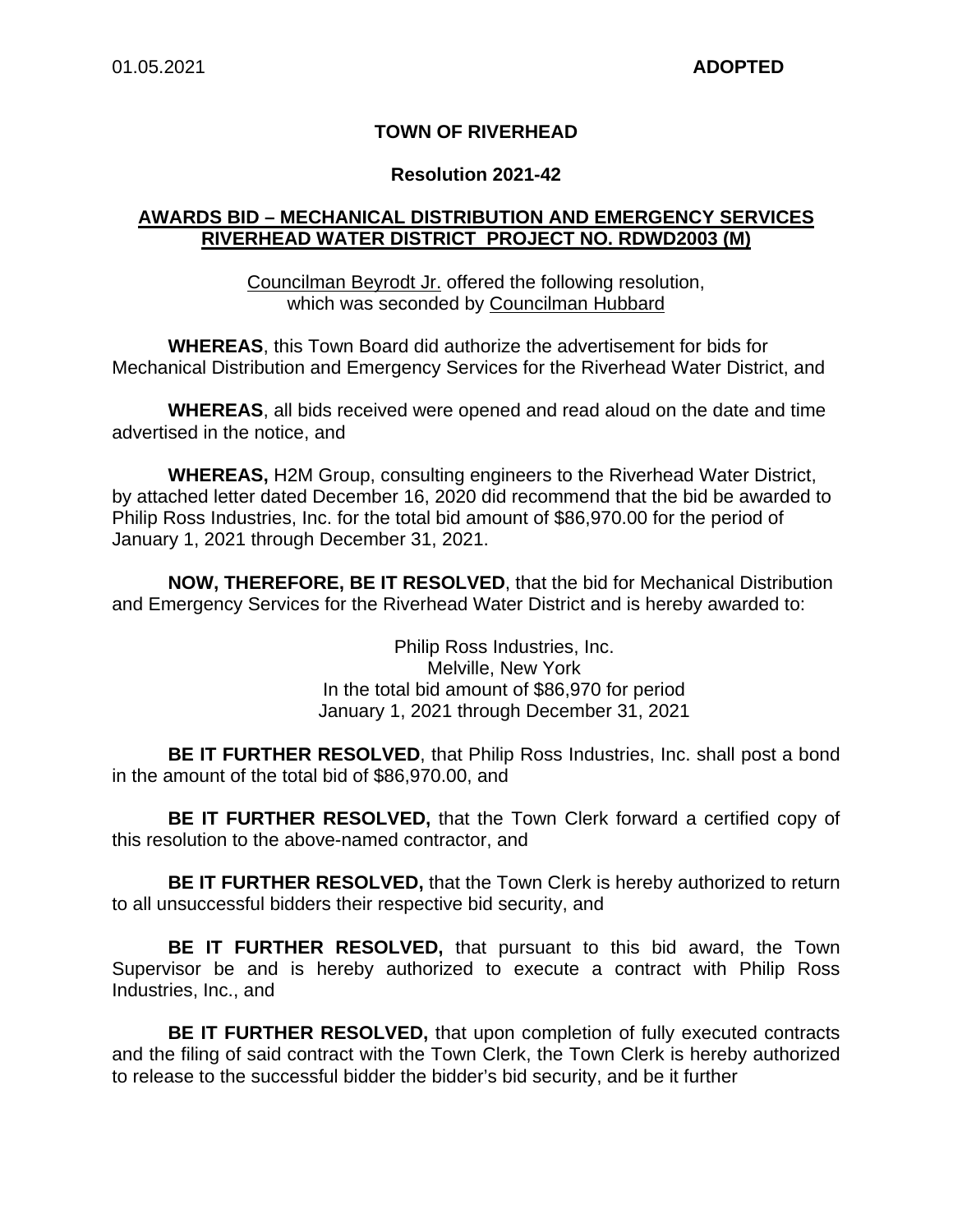**RESOLVED**, all Town Hall Departments may review and obtain a copy of this resolution from the electronic storage device and if needed, a certified copy of same may be obtained from the Office of the Town Clerk.

# **THE VOTE**

| <b>RESULT:</b> | <b>ADOPTED [UNANIMOUS]</b>                                    |
|----------------|---------------------------------------------------------------|
| <b>MOVER:</b>  | Frank Beyrodt Jr., Councilman                                 |
|                | <b>SECONDER:</b> Tim Hubbard, Councilman                      |
| AYES:          | Yvette Aguiar, Tim Hubbard, Catherine Kent, Frank Beyrodt Jr. |